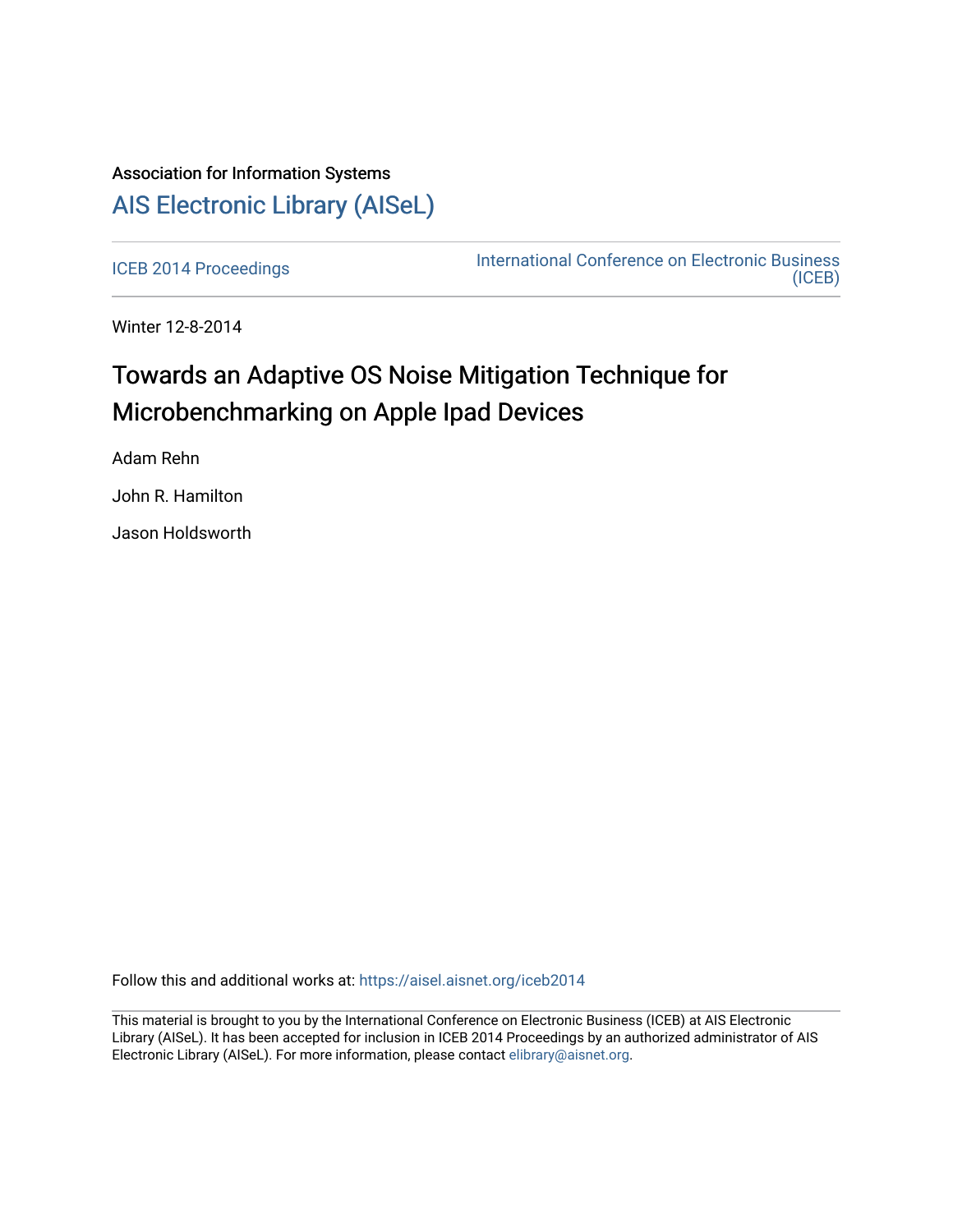# **TOWARDS AN ADAPTIVE OS NOISE MITIGATION TECHNIQUE FOR MICROBENCHMARKING ON APPLE IPAD DEVICES**

Adam Rehn, James Cook University, Cairns, Australia, Adam.Rehn@jcu.edu.au John Hamilton, James Cook University, Cairns, Australia, John.Hamilton@jcu.edu.au Jason Holdsworth, James Cook University, Cairns, Australia, Jason.Holdsworth@jcu.edu.au

#### **ABSTRACT**

This study investigates levels of Operating System (OS) noise on Apple iPad mobile devices. OS noise causes variations in application performance that interfere with microbenchmark results. OS noise manifests in collected data through extreme outliers and variations in skewness. Using our collected data, we develop an iterative, semi-automated outlier removal process for Apple iPad OS noise profiles. The profiles generated by outlier removal represent the first step toward an adaptive noise mitigation technique, which presents opportunities for use in microbenchmarking across other mobile platforms.

*Keywords:* Benchmark, outlier removal, operating system noise, jitter, mobile microbenchmark

#### **INTRODUCTION**

Microbenchmarking is a subset of benchmarking that examines the performance characteristics of individual components of a software application, as opposed to the application as a whole [22]. Microbenchmarking is an effective tool in the analysis of key application components, such as user interface responsiveness [7]. In a mobile context, responsiveness of interactive applications has been demonstrated to significantly influence user perception [24]. Microbenchmarking represents an important potential tool in optimising mobile device platforms and applications. However, existing microbenchmarking approaches suffer from inherent limitations.

On any platform, microbenchmarking suffers from the significant limitation that it is susceptible to interference from the underlying operating system and hardware [28]. Interference from underlying system activities is referred to as Operating System (OS) noise [1]. OS noise causes performance variations in user-level applications. These variations then manifest in microbenchmark results [28]. Existing microbenchmarking techniques do not provide a comprehensive approach to address the effects of OS noise on microbenchmark results.

Existing literature on microbenchmarking typically attributes noise to measurement inaccuracies caused by instability of the underlying system clock [22] [23]. These inaccuracies were particularly prevalent on older hardware and could result in an effective clock resolution on the order of milliseconds on some systems [22]. However, the system clock utilised under iOS is built on the CPU cycle counter, and is completely stable with nanosecond accuracy [2]. The performance variations observed by our user-level microbenchmark demonstrate the influence of OS noise in an environment where clock instability is not an issue.

Literature on OS noise in the parallel computing context utilises microbenchmarks for measuring OS noise levels [4][19][21]. The use of microbenchmarking as a tool to measure OS noise is itself a statement that microbenchmark results are influenced by OS noise. However, researchers in the parallel computing context appear to consider microbenchmarking as simply a means to an end. To date, we have sourced no research contributions made by the OS noise research community to the knowledge base of performance microbenchmarking.

In the embedded systems context, Wang et al. [28] consider the influence of underlying system perturbations to application performance. Microbenchmarks are used to measure system performance. However, their research focuses primarily on the implications of noise for embedded real-time applications. The only contribution to the knowledge base of microbenchmarking is to pair microbenchmarks with workloads representative of actual application behaviour, in order to make the measured results more meaningful [28].

Although the existing literature utilises microbenchmarking to make contributions to OS noise research, we believe our work is the first that utilises OS noise research to make a contribution to the knowledge base of performance microbenchmarking. In this paper we perform a preliminary exploratory study into the levels of OS noise on 20 identical Apple iPad Air devices. We examine the characteristics of the collected data and compare it to previous observations of OS noise data. We then develop an outlier removal technique to generate OS noise profiles from the collected data. The generated profiles present potential for use as the basis of an adaptive noise mitigation technique.

The contributions of our research are as follows:

- We perform a study to examine OS noise on Apple iPad devices. We are aware of no previous studies that examine OS noise in a mobile context.
- We propose an iterative, semi-automated process for removing outliers from collected OS noise datasets.

*The Fourteenth International Conference on Electronic Business &*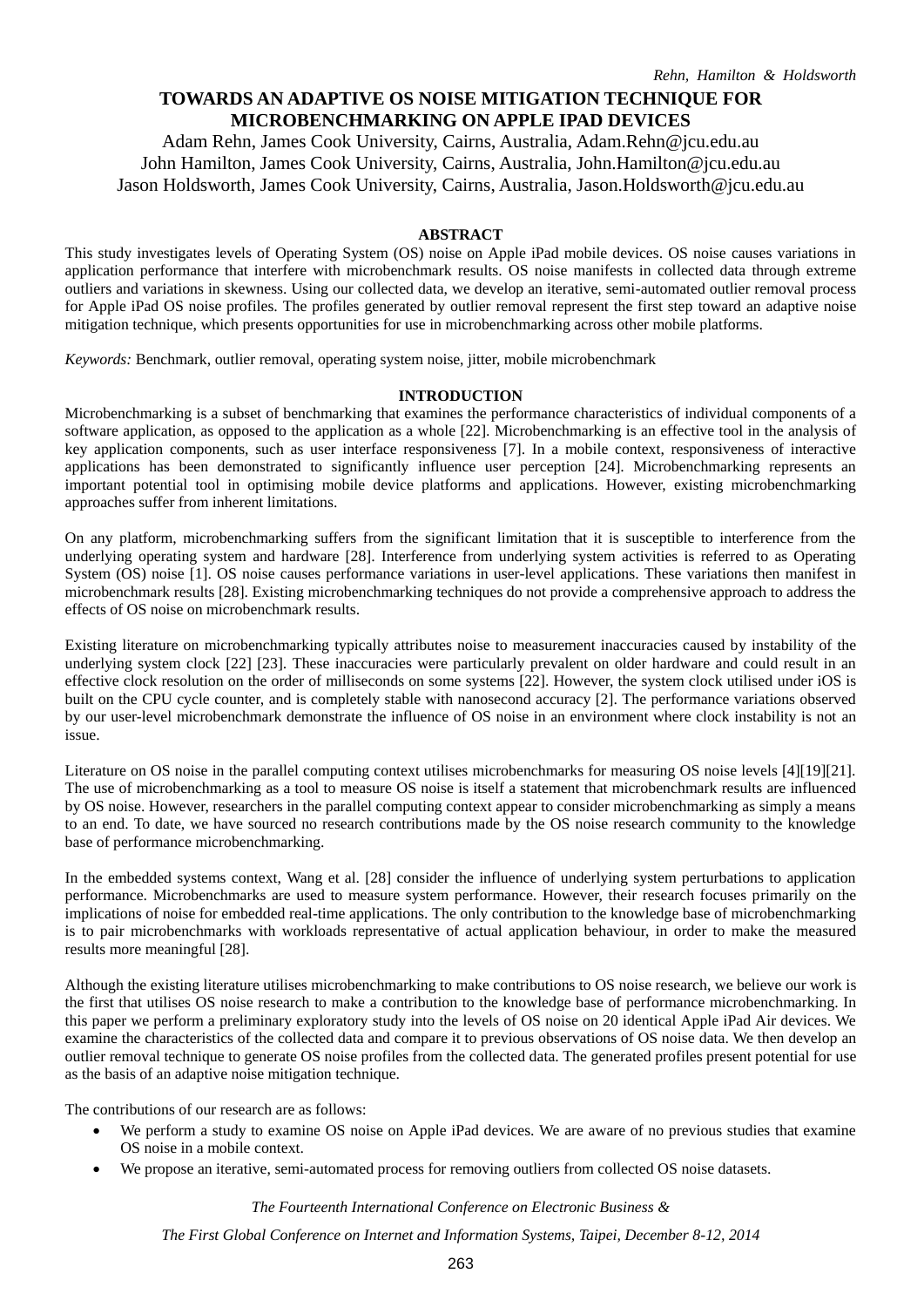The OS noise profile generated by outlier removal represents the first step towards an adaptive noise mitigation technique for use in microbenchmarking.

The rest of this paper is structured as follows. First, we explore the existing literature on OS noise in a number of contexts, and motivate our work by highlighting the existing knowledge gaps. We then describe our Apple iPad OS noise study. Finally, we present our semi-automated outlier removal process, developed using our collected data.

#### **BACKGROUND**

Operating System (OS) noise is the interference to application performance caused by the underlying operating system and hardware [20]. Application performance variations arise when background system activities occupy processor time [19]. Little existing work examines OS noise in a mobile context. OS noise is inconsequential to most mobile applications, and impacts only specialised software such as microbenchmarks and applications with real-time requirements [28]. However, OS noise has been studied extensively in the context of parallel computing, where its impact is significant [1]. We examine OS noise the contexts of parallel computing and microbenchmark accuracy.

#### **Impact of OS noise within parallel computing**

The impacts of OS noise have been extensively explored within the field of parallel computing [1]. Parallel computing applications commonly utilise a bulk-synchronous computation model. In this model, all nodes perform processing concurrently and synchronise with one another at the completion of each step. All nodes must complete each step before synchronisation can occur and the next step can begin [20]. Due to the lockstep nature of this process, delays on any given node postpone the completion of the entire step [20]. Small delays caused by OS noise, accumulate over the course of a parallel application's execution. The accumulated delay can result in severe performance degradation and reduced scalability [9]. Next, we examine the underlying sources of OS noise, approaches to measuring OS noise, and approaches to OS noise research.

#### *Sources of OS noise*

Operating system clock ticks are frequently identified as a source of OS noise [17] [18] [26]. Clock ticks are interrupts generated by the operating system at a regular fixed interval so that the operating system can perform runtime tasks and provide timing services to applications [1] [26]. In order to reduce levels of OS noise generated by clock ticks, Tsafrir et al. [26] propose a dynamic timer system to replace the use of fixed interval timers, which Akkan et al. [1] refer to as a "tickless" kernel.

Daemons are another commonly identified source of OS noise [6] [17] [19] [25]. Daemons are background processes, and can include both generic system tasks as well as specialist services, such as cluster management software [19].

Numerous memory access-related events are identified as noise sources, including cache misses [6] [25] [26], page faults [6] [17], and translation lookaside buffer (TLB) misses [6] [17]. These events can be caused by memory access in both application code and kernel code [25].

A number of other sources of OS noise are also commonly identified, including interrupts generated by timers and other hardware events [1] [8] [19] [26], and the context switching mechanism utilised by pre-emptive process scheduling [6] [18].

OS noise is the result of complex interactions between numerous system components and events. Removal of these underlying sources is complicated [1], and is beyond the scope of this study. In order to mitigate the effects of OS noise on microbenchmark results, noise levels must first be measured.

#### *Measuring OS noise*

Techniques for measuring OS noise commonly utilise two main approaches. These approaches are illustrated in Figure 1.



**Figure 1:** Common approaches to measuring OS noise.

The first approach utilises a user-level microbenchmark to measure performance variations and build a profile of OS noise.

*The Fourteenth International Conference on Electronic Business &*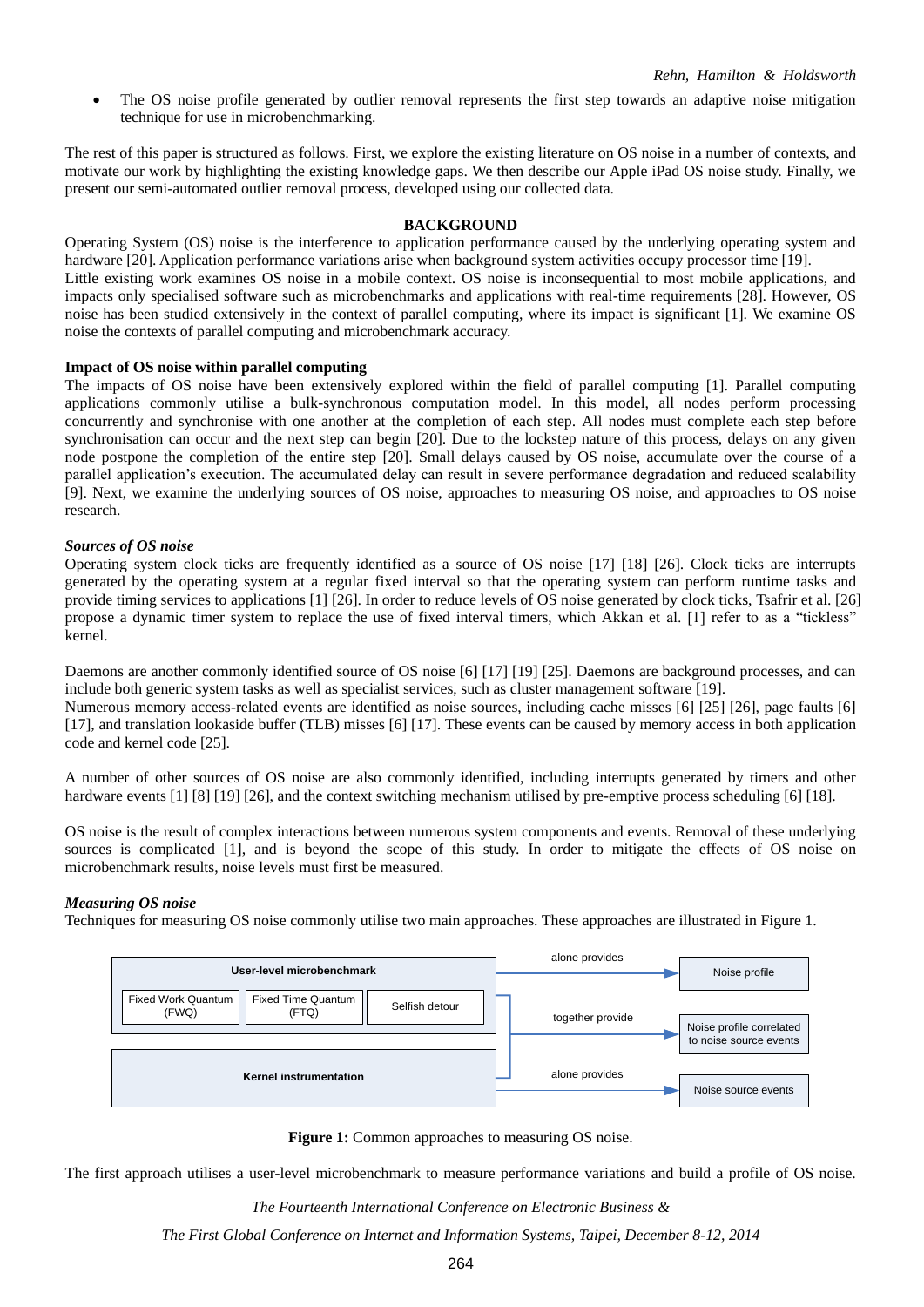User-level microbenchmark implementations include Fixed Work Quantum (FWQ) [19], Fixed Time Quantum (FTQ) [21], and selfish detour [4]. These implementations all utilise a loop to measure performance perturbations. Fixed Time Quantum measures work performed per unit of time [21], whilst Fixed Work Quantum and selfish detour measure the time taken to perform a unit of work [1] [4].

The second approach utilises kernel instrumentation to measure underlying events that represent sources of OS noise [6]. Although Morari et al. [17] generate noise profiles using kernel instrumentation alone, kernel instrumentation and user-level microbenchmarks are often utilised in combination. This hybrid approach correlates noise profiles generated by a user-level microbenchmark with the underlying OS events captured by kernel instrumentation [6] [18].

The use of kernel instrumentation provides more detailed information than user-level benchmarks alone, but requires modification of the operating system kernel [6]. Such modifications are possible on desktop operating systems, but are prevented by security restrictions on some mobile device platforms. User-level microbenchmarks provide only a profile of OS noise with no information about the underlying sources [18], but can be easily utilised under any platform. In a mobile context, user-level microbenchmarks are ideal because they can be utilised across all mobile device platforms.

The data generated by OS noise measurement techniques is typically used as the basis for further analysis. The measurement technique, analysis, and any further action taken based on the analysis results, form the high-level approach taken by most existing OS noise studies.

# *OS noise research approach*

Existing research on OS noise follows a common approach. This approach is depicted in Figure 2, and consists of three components: measurement, analysis, and action.



**Figure 2:** Common approach embodied by existing OS noise research.

OS noise studies typically begin by performing a measurement, either of OS noise levels [1] [4] [21], noise sources [6][18], or the performance impact of noise [8] [9]. The data generated by the selected measurement technique is then analysed.

Techniques used for analysis of collected data vary among existing OS noise studies. The technique selected depends upon the nature of the information collected, and the goal of the study. Analysis goals of existing studies include comparison between OS noise measurement techniques [17] [21], correlation of OS noise events to underlying noise sources [18] [26], and examining the performance impacts of OS noise at varying levels of frequency and granularity [4] [8]. Discussion of analysis results can motivate proposals or recommendations [26], or may be used as the basis for further action.

The insights gained from the results of analysis can be utilised to perform actions to address any identified issues. These actions may be taken as part of the same study or a subsequent study. Actions taken by existing OS noise studies include modification of operating systems to reduce noise [1] [19] and implementation of distributed schedulers to mitigate the effects of OS noise on parallel applications [14].

Our preliminary study into OS noise levels on identical Apple iPad Air devices embodies the first two components of this approach. We first measure OS noise levels, and then analyse the collected data to remove outliers. The OS noise profile generated by outlier removal represents the first step toward an OS noise mitigation technique for microbenchmarking. The development of such a technique represents the third and final component, action, and is the focus of our future work.

#### **Microbenchmark accuracy**

Very little existing work explores the effects of OS noise in the context of microbenchmark accuracy [22] [23].

Staelin and McVoy [23] present *mhz*, a microbenchmark program that determines processor clock speed by utilising system-independent techniques. The program is known to be susceptible to noise. An extremely naive noise mitigation approach is utilised, which simply reports the median of recorded observations in place of the mean [23]. No further processing is performed to detect or mitigate either data skewness or the presence of outliers.

*The Fourteenth International Conference on Electronic Business &*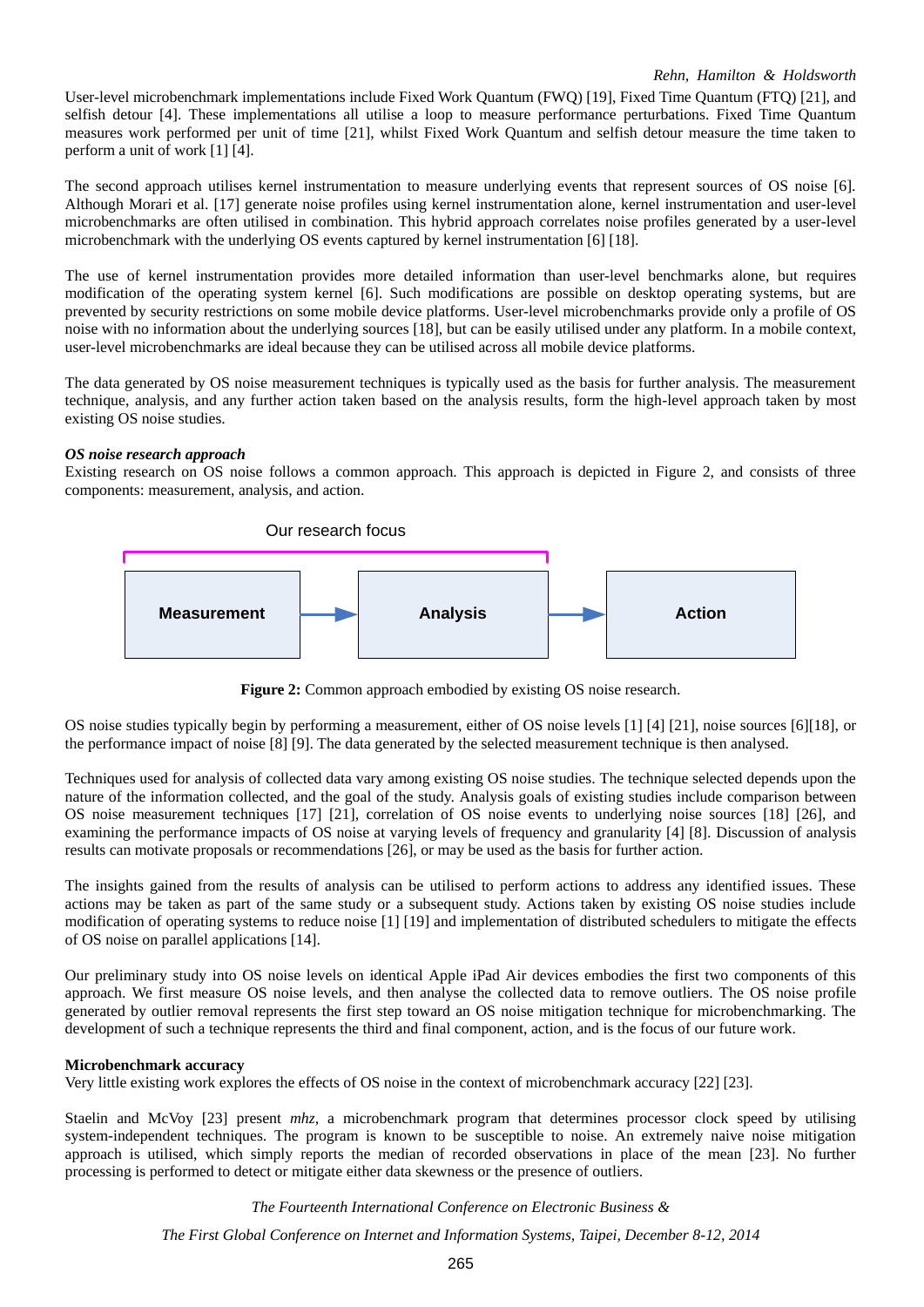Staelin [22] describes *lmbench*, a microbenchmark suite that encompasses a number of components, including *mhz*. Measurement results are noted to be heavily skewed and contain extreme outliers. The author also states that the majority of values cluster heavily around the median [22]. In spite of these observations, enhancements to *lmbench* to mitigate the effects of noise are left as future work.

Existing work on OS noise in the context of microbenchmark accuracy describes a number of common characteristics in collected measurement results. These characteristics are presumed to be the result of noise. However, current implementations utilise only simple approaches to mitigate the effects of noise. Hence, we measure the levels of OS noise on Apple iPad devices and examine the characteristics of the collected data. Our analysis builds the first steps toward a more comprehensive approach for mitigating the effects of OS noise on microbenchmark accuracy.

# **PLATFORM CHARACTERISTICS OF APPLE IOS**

The Apple iOS platform is selected for our study because the platform features a number of characteristics that are interesting when examining OS noise.

The iOS platform comprises a fixed set of hardware and software configurations manufactured by Apple. The use of a homogeneous, well-defined hardware and software configuration improves the reproducibility of our study.

The XNU kernel utilised by the iOS operating system is a "tickless" kernel [15]. Tickless kernels are designed to reduce OS noise due through the use of fewer OS clock ticks [1] [26]. The operating system also handles memory allocation differently depending on the requested block size. Block sizes are rounded up to either the nearest multiple of 16 or 4096. This can result in increased memory use if inefficient block sizes are utilised [3]. Memory state influences a number of underlying events that have been identified as sources of OS noise, including cache misses, page faults, and TLB misses [6] [17] [26].

The majority of iOS applications are compiled and run as native machine code. Other mobile platforms such as Android and Windows Phone [16] commonly utilise languages that run in an application-layer Virtual Machine (VM). Application-layer VMs introduce a significant layer of complexity that makes microbenchmarking extremely difficult [10]. Microbenchmarking with native code facilitates easy collection of OS noise data.

After collecting data on OS noise levels for iPad devices, we examine the characteristics of the collected data. The methodology and results of our experiment are described in the sections that follow.

# **EXPERIMENTAL METHODOLOGY**

We measure the level of OS noise present 20 Apple iPad Air devices. All devices are identical hardware models, running identical software initialised to the same default state. All network connections are disabled on all devices. All devices' clocks are synchronised, and the experiment code is scheduled to execute simultaneously across all devices.

We measure OS noise using a variation of the Fixed Work Quantum (FWQ) technique, minimising the amount of processing performed by recording timestamps in a tight loop [4]. We minimise processing further than previous approaches by manually unrolling the loop, removing the overhead of the loop header itself. Minimising the processing performed maximises the sampling rate, and ensures accuracy is as high as possible [11].

Unrolling the timestamp recording loop requires a fixed number of loop iterations. This precludes use of a filtering mechanism. As a result, we store all timestamp deltas generated. Due to the limitations of running FWQ for extended periods of time [21], we select a fixed iteration count of 10000, as a compromise between sample size and memory access. Accordingly, each trace represents the level of OS noise present on a device at a single point in time, as opposed to across an extended period.

To examine the characteristics of OS noise levels across different device states, we perform several different processing variations in the experiment code. The processing variations represent different memory access patterns, designed to result in a variety of device memory states. Processing involves allocating different sized blocks of memory. A number of block sizes are selected that are aligned to multiples of 16 or 4096, to represent efficient memory usage. Remaining block sizes are selected using prime numbers, to represent inefficient memory usage [3].

# **EXPERIMENTAL RESULTS**

# **Data characteristics**

The data collected by our experiment demonstrates the same characteristics described by Staelin [22]. Results are clustered heavily around the median, and contain extreme outliers. These characteristics are consistent across all processing variations. This verifies the observations of previous work, and suggests that these characteristics may indeed be indicative of the presence of OS noise. Large values for both skewness and kurtosis serve as a quantitative demonstration of the observed characteristics. The means of these values are shown in Table 1.

*The Fourteenth International Conference on Electronic Business &*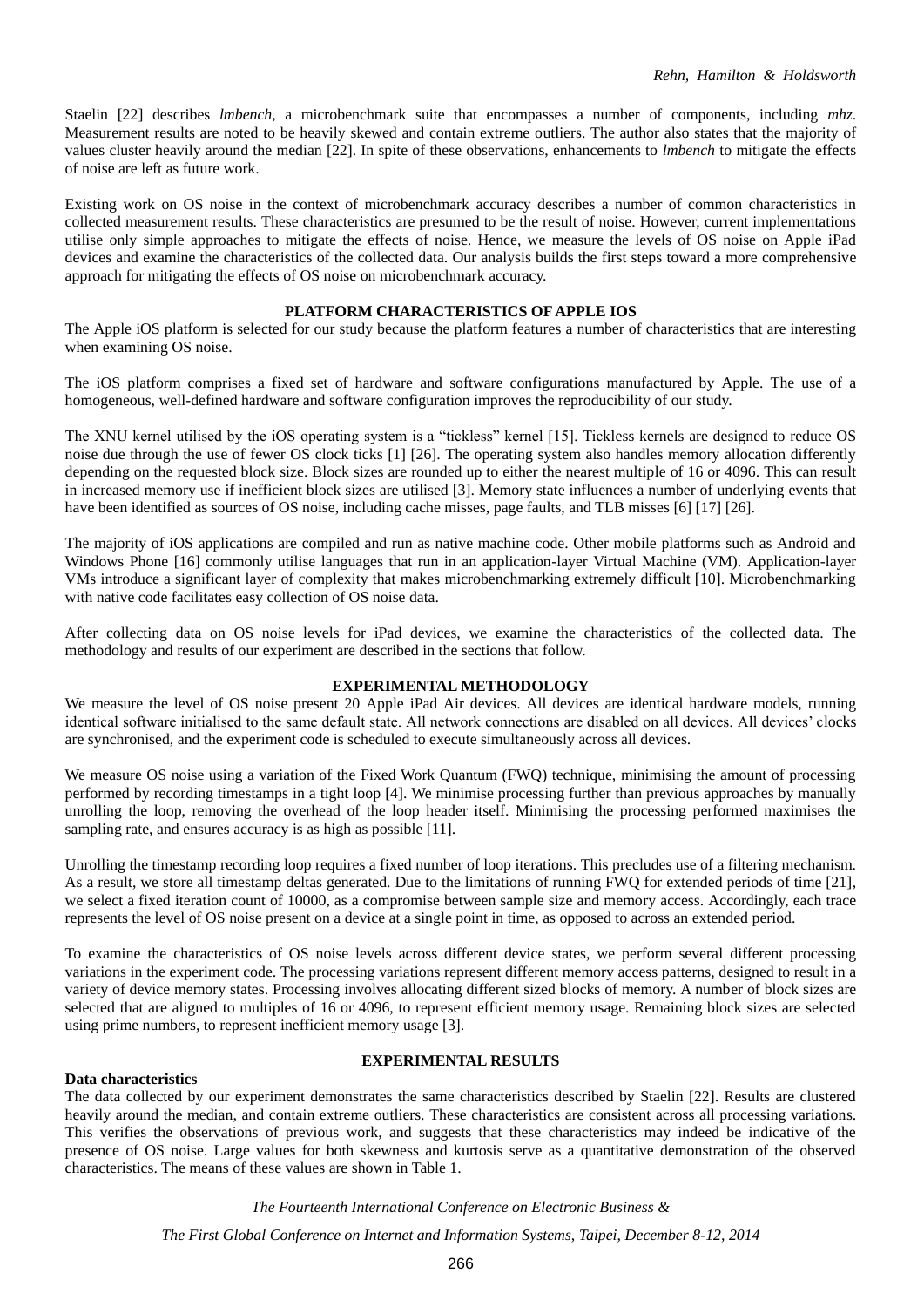**Table 1:** Mean skewness and kurtosis of the collected data, before and after the removal of outliers.

|                      | Raw data | <b>Outliers Removed</b> |
|----------------------|----------|-------------------------|
| <b>Mean skewness</b> | 25.35    | 0.34                    |
| <b>Mean kurtosis</b> | 989.32   | 6.05                    |

In order to create a profile of OS noise levels, extreme outliers must first be removed from the data. We describe our outlier removal technique in the following section.

# **Outlier removal**

We build our outlier removal technique on the Interquartile range Rule (IQR) presented by Tukey [27]. IQR defines the interquartile range as the 75th percentile minus the 25th percentile [27]. Cutoff points on either side of the interquartile range are calculated for use in identifying potential outliers. The cutoff points are defined as follows:

| Lower cutoff = $Q1 - 1.5(Q3 - Q1)$        |     |
|-------------------------------------------|-----|
| <i>Upper cutoff</i> = $Q3 + 1.5(Q3 - Q1)$ | (2) |

IQR is designed for identifying potential outliers on both the left and right sides of normally distributed data [12]. Our collected data has a hard lower bound, defined by the case that the level of OS noise is zero. Accordingly, we treat all values to the left of the median as inliers. This approach is utilised in other fields when data has a hard lower bound, such as salary data in economics [13]. As we eliminate the lower cutoff, we can modify the upper cutoff to utilise the increased range of guaranteed inliers, as such:

$$
Upper\ cutoff = Q3 + 1.5(Q3 - Q0)
$$
\n<sup>(3)</sup>

Where *Q0* is the 0th percentile, i.e. the minimum value in the dataset. This allows us to exclusively target outliers to the right of the data.

In addition to being characterised by a hard lower bound, our data is also skewed. The skewness of our data varies greatly. We use the medcouple robust measure of skewness [5] to determine the skew of our data without the influence of outliers. Possible values for the medcouple range from -1 to 1. Negative values represent left skewness, whilst positive values represent right skewness. A value of zero indicates a symmetrical distribution [5]. We observe medcouple values for our collected data ranging between -1 and 0.98, spanning almost the entire range of skewness from one extreme to the other.

As noted by Hubert and Vandervieren [12], the interquartile range rule is unsuitable for skewed data. A modification to the original formula is proposed for use with skewed data, referred to as an adjusted boxplot. However, the models utilised by the adjusted boxplot are unsuitable for extremely skewed data, which the authors specify as having a medcouple value less than -0.6 or greater than 0.6 [12]. Applying the adjusted boxplot to our collected data produces unsuitable cutoff values in cases where skewness falls at the extreme ends of the scale.

After testing current outlier detection techniques, we find that no automated method provides consistently acceptable results across our entire dataset. We therefore develop a semi-automated process to perform outlier detection for our dataset. We utilise a systematic trial-and-error process, whereby outlier cutoff points are automatically generated for our entire dataset over varying percentiles and distance ratios. The results of the automated process are then verified using visual inspection over a set of exemplar datasets that represent varying values for skewness. The process repeats until the most consistently acceptable outlier cutoff value is determined. This process resulted in the following formula:

*Upper cutoff = 95th percentile + 3.0(95th percentile – Q0)* (4)

Outlier removal using this formula produces the results displayed in the second column of Table 1. Although this formula

*The Fourteenth International Conference on Electronic Business & The First Global Conference on Internet and Information Systems, Taipei, December 8-12, 2014*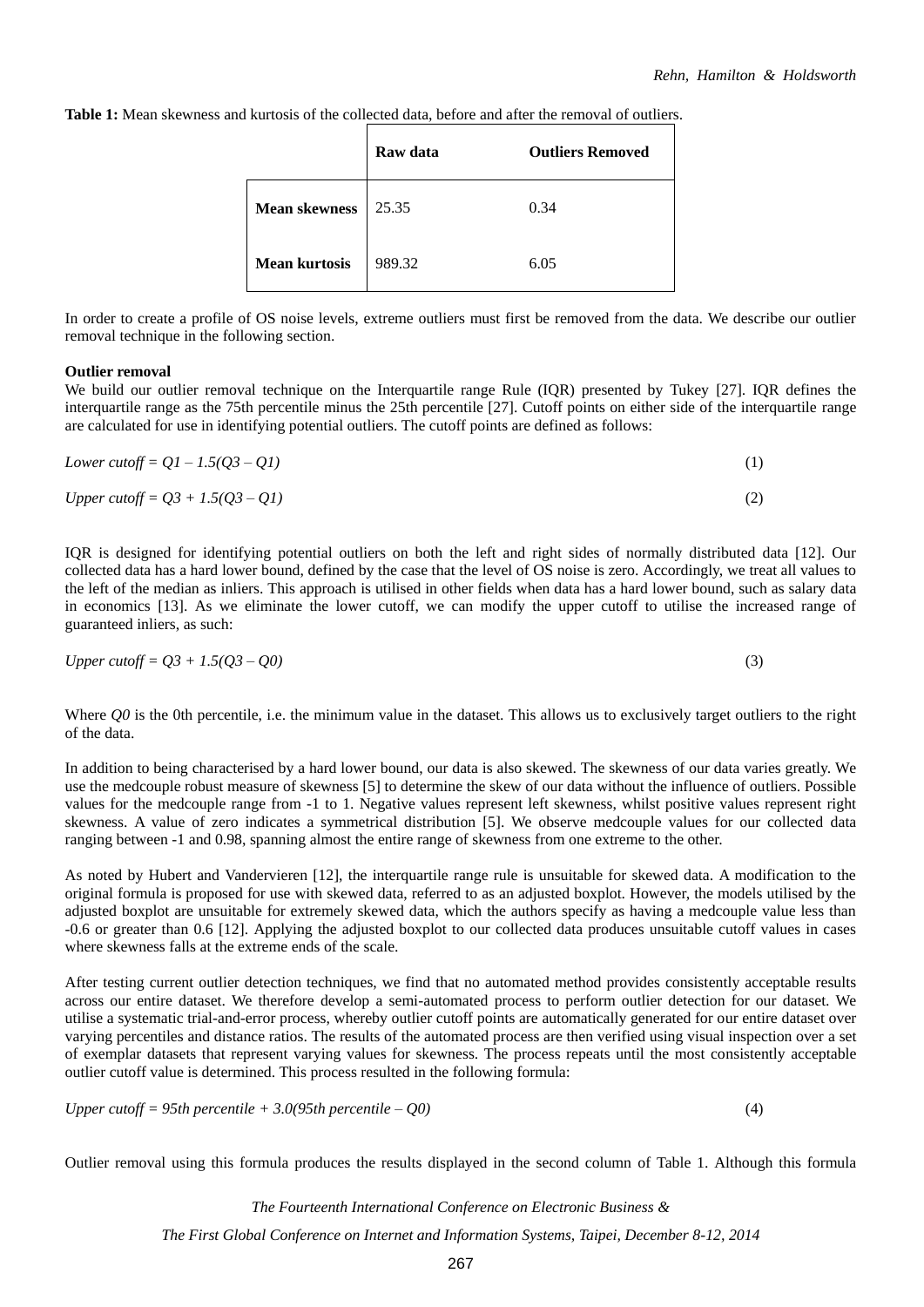produces acceptable results for our collected data, the produced formula is heavily parameterised based on the unique characteristics of our collected data and thus unlikely to be suitable for other datasets. Scatterplots of an example dataset before (a) and after (b) outlier removal are depicted in Figure 3.



**Figure 3:** Example scatterplots of our collected data, before outlier removal (a), and after outlier removal (b). Note the difference in scale: 0 - 55,000 for the raw data, 0 - 300 for the data after outlier removal.

# **IMPLICATIONS AND FUTURE WORK**

Microbenchmarking potentially represents an important tool for analysis and optimisation of interactive mobile applications. Improvements to microbenchmarking are required to address the limitations of existing techniques with respect to the effects of OS noise. Improved analysis and optimisation tools can assist application developers in delivering more responsive interactive applications.

In spite of the extensive use of microbenchmarks as a tool for measuring OS noise, existing microbenchmarking techniques do not utilise a comprehensive approach for addressing the influence of OS noise on microbenchmark results. Our study represents the first step towards the development of a comprehensive OS noise mitigation technique. To our knowledge, this research also represents the first attempt to contribute to the context of performance microbenchmarking by drawing on OS noise research.

This work is a preliminary exploratory study into OS noise on identical iPad Air devices. Due to the similarities in hardware and software configurations, the experimental methodology utilised in our study can likely be applied to other Apple iOS devices, such as iPhone and iPod models. Further development of a fully automated outlier removal process presents opportunities for generalisability to other mobile device platforms as well. We are currently working toward the development of both fully automated outlier removal, and an OS noise mitigation technique that utilises the noise profiles generated by outlier removal.

#### **CONCLUSION**

OS noise interferes with the accuracy of microbenchmarking results. This study examines levels of OS noise present on identical Apple iPad Air devices. Our collected data demonstrates characteristics consistent with previous observations. The data is characterised by large variations in distribution, is clustered heavily around the median, and contains extreme outliers. We develop an iterative, semi-automated approach for removing outliers. Outlier removal results in a profile of OS noise levels. Generation of this OS noise profile represents the first step toward an adaptive noise mitigation technique, which presents potential for use in microbenchmarking on other mobile platforms.

#### **REFERENCES**

- [1] Akkan, H., Lang, M. & Liebrock, L. M. (2012) 'Stepping towards noiseless linux environment', *In Proceedings of the 2nd international workshop on runtime and operating systems for supercomputers*, pp. 7:1–7:7, New York, NY, USA: ACM.
- [2] Apple Inc. (2005) *Technical Q&A QA1398*, 'Mach Absolute Time Units', available at [https://developer.apple.com/library/mac/qa/qa1398/\\_index.html](https://developer.apple.com/library/mac/qa/qa1398/_index.html)
- [3] Apple Inc. (2013) *Memory Usage Performance Guidelines*, 'Tips for Allocating Memory', available at [https://developer.apple.com/library/ios/documentation/Performance/Conceptual/ManagingMemory/Articles/MemoryAll](https://developer.apple.com/library/ios/documentation/Performance/Conceptual/ManagingMemory/Articles/MemoryAlloc.html) [oc.html](https://developer.apple.com/library/ios/documentation/Performance/Conceptual/ManagingMemory/Articles/MemoryAlloc.html)
- [4] Beckman, P., Iskra, K., Yoshii, K. & Coghlan, S. (2006) 'The influence of operating systems on the performance of

*The Fourteenth International Conference on Electronic Business &*